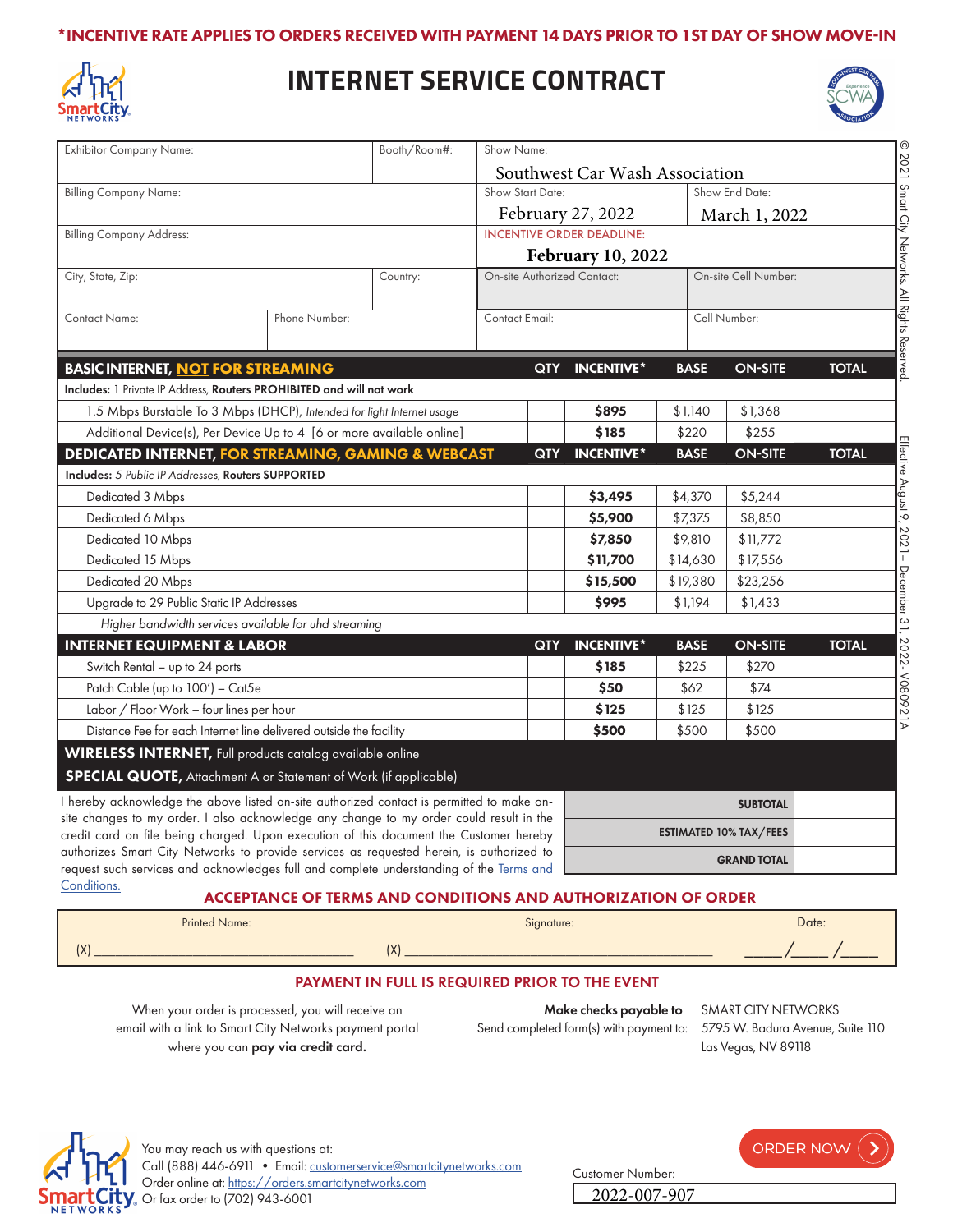## \*INCENTIVE RATE APPLIES TO ORDERS RECEIVED WITH PAYMENT 14 DAYS PRIOR TO 1ST DAY OF SHOW MOVE-IN

## **FORT WORTH TELEPHONE SERVICE CONTRACT** Smartscrity Convention Center FORT WORTH CONVENTION CENTER



I hereby acknowledge the above listed on-site authorized contact is permitted to make on-site changes to my order. I also acknowledge any change to my order could result in the credit card on file being charged. Upon execution of this document the Customer hereby authorizes Smart City Networks to provide services as requested herein, is authorized to request such services and acknowledges full and complete understanding of the [Terms and Conditions.](https://cdn-public.smartcitynetworks.com/tcforms/099/TNC.pdf?ver=1628880143)

| <b>SUBTOTAL</b>               |
|-------------------------------|
| <b>ESTIMATED 10% TAX/FEES</b> |
| <b>GRAND TOTAL</b>            |

## ACCEPTANCE OF TERMS AND CONDITIONS AND AUTHORIZATION OF ORDER

|                                                     | <b>Printed Name:</b> | Signature: | Date: |  |  |
|-----------------------------------------------------|----------------------|------------|-------|--|--|
|                                                     | (X)                  |            |       |  |  |
| PAYMENT IN FULL IS REQUIRED PRIOR TO THE EVENT<br>. |                      |            |       |  |  |

When your order is processed, you will receive an email with a link to Smart City Networks payment portal where you can pay via credit card.

Make checks payable to SMART CITY NETWORKS Send completed form(s) with payment to: 5795 W. Badura Avenue, Suite 110

Customer Number:

2022-007-907

Las Vegas, NV 89118

© 2021

Smart City Networks. All Rights Reserved.

Effective August 9, 2021– December 31, 2022- V080921A

Effective August 9, 2021- December 31, 2022- V080921A



ORDER NOW ()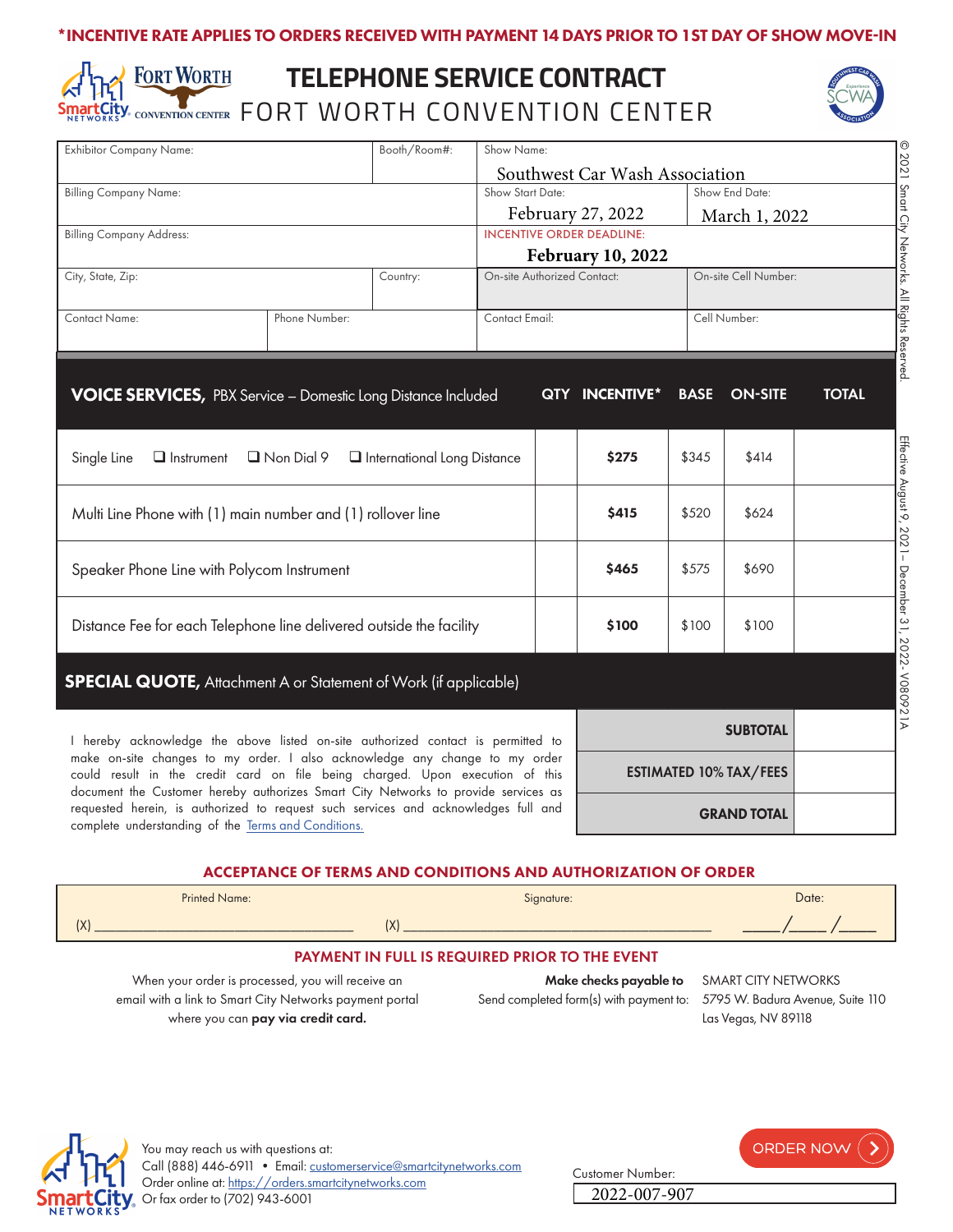# **"COMMUNICATIONS" FLOORPLAN WORKSHEET**

Company Name: Show: Booth/Room #:

Center: Fort Worth Convention Center  $\vert$  Customer / Ref #:

Booth or Aisle# BACK MD  $\frac{1}{9}$ Aisle# to the  $1/H$ **RIGHT** to the LEFT 1 Aisle# Com Booth or Aisle# in **FRONT** 

SPECIFY YOUR DESIRED LOCATION OF SERVICES

## X <sup>=</sup> MAIN DISTRIBUTION LOCATION (MDL)

The originating line(s) for service, whether overhead, a floor pocket or a column, will be delivered to a "MDL" before booth distribution. Example: Storage area, back of booth, etc. Unless specified, the default for the "MDL" will be the back of the booth or where Smart City deems the most convenient. All distribution of services to their final destination within the booth will originate from the Main Distribution Location "MDL". A per line move fee will apply to relocate services within your booth after they have been engineered and/or installed.

**T** <sup>=</sup>TELEPHONE/FAX **I** <sup>=</sup>INTERNET SERVICE  $=$ HUBS **PC** = PATCH CABLES **C** <sup>=</sup>COMPUTERS

Location of primary Internet Service "I", Hubs "H", Patch Cables "PC" and / or Computers "C". For Smart City to perform your floor work, you will need to indicate the location of each item you want cabled. Make sure to order your floor work, hubs, and patch cables early and in advance of the show moving in.

Voice and Data communications cabling. Smart City is the exclusive installer of Voice and Data communications cabling. Smart City provides cabling to booths, within booths (under carpet and flooring) and from booth-to-booth. Fiber Optic, twisted pair (Category 3, 5 and 6) and all other data and telecommunication cable fall under Smart City's area of expertise.

Southwest Car Wash Association

2022-007-907

IMPORTANT! Prior to installation of service, a complete Floorplan is required. Please utilize this grid should you not have your own Floorplan to send us. You may use a different Floorplan for each service group (Telephone, Internet, etc.) or combine all services on one Floorplan. For a Floorplan to be considered complete it must include all the information listed below (Main Distribution Location "MDL", designated location of items within the booth, surrounding booths, scale-length and width).

Booth Orientation: For Smart City to accurately install services a minimum of one surrounding Booth or Aisle # is required, two or more is best.



## Booth or Aisle# in FRONT



You may reach us with questions at: Call (888) 446-6911 • Email: [customerservice@smartcitynetworks.com](mailto:customerservice%40smartcitynetworks.com?subject=) Order online at:<https://orders.smartcitynetworks.com>  $\sqrt{\ }$  Or fax order to (702) 943-6001

© 2021